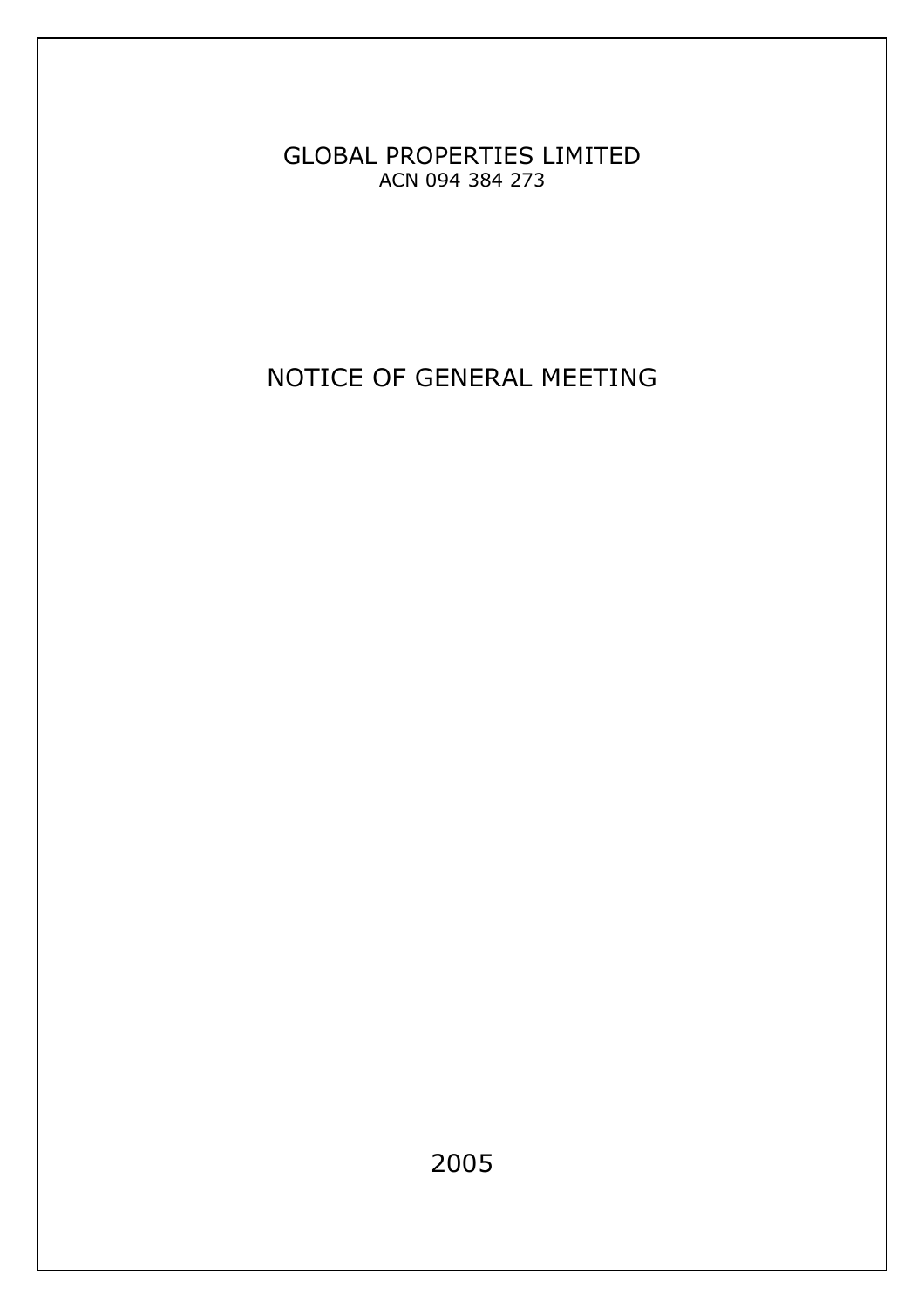## **CONTENTS**

| Notice of General Meeting                     | Page 1 |
|-----------------------------------------------|--------|
| <b>Explanatory Memorandum to shareholders</b> | Page 3 |
| Proxy Form                                    | Page 5 |
| Notes on Completion of Proxy Forms            | Page 7 |
| Appointment of a Corporate Representative     | Page 9 |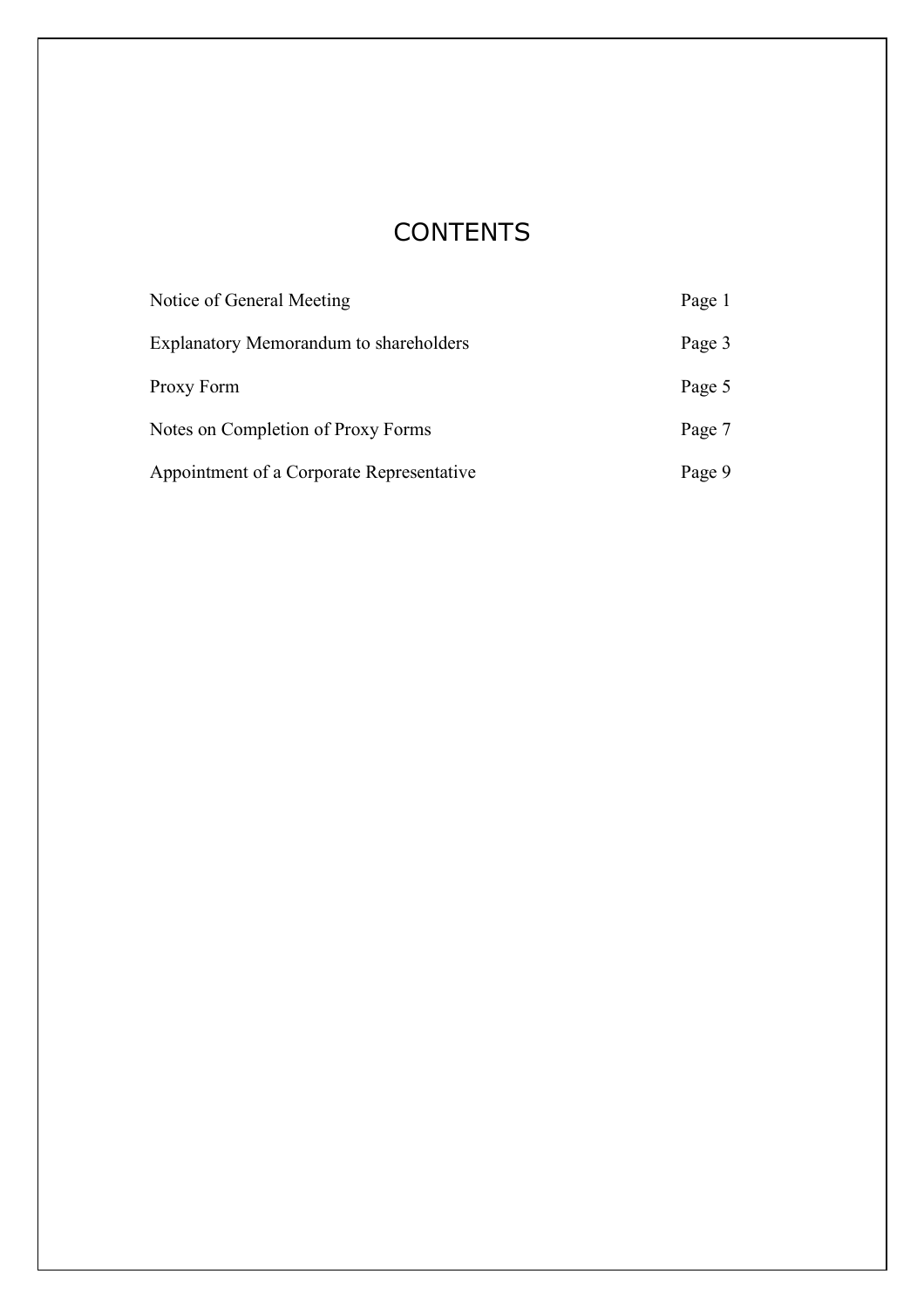# **Global Properties Limited**

#### **ACN 094 384 273**

Suite 2, Level 12, 75 Elizabeth Street Sydney NSW 2000 Australia Telephone (61-2) 9233 3915 Fax (61-2) 9232 3411 Email: gloprop@bigpond.net.au

#### **NOTICE OF GENERAL MEETING**

#### **NOTICE IS HEREBY GIVEN THAT a General Meeting of the shareholders of GLOBAL PROPERTIES LIMITED will be held at the following time and place:**

| Time:         | $4.00 \text{ pm}$                                                   |
|---------------|---------------------------------------------------------------------|
| Date:         | <b>Thursday 24 November 2005</b>                                    |
| <b>Place:</b> | Suite 2, Level 12, 75 Elizabeth Street,<br><b>Sydney, NSW, 2000</b> |

#### **Ordinary Business:**

#### **1. Adoption of Financial Statements**

*"To receive and consider the Directors' Report and Statement of Financial Performance for the financial year ended 30 June 2005, the Statement of Financial Position at that date, and the Auditor's Report thereon."*

#### **2. Re-election of Mr Fred Bart as a Director**

*"That Mr Fred Bart, who retires by rotation in accordance with the provisions of the Constitution of the Company, and, being eligible, be reelected as a Director of the Company"*

#### **3**. **Change of Auditor**

*"That Lowy Wilcock &Co be removed as auditors and that Deloitte Touche Tohmatsu be appointed in their place."*

#### **4. Remuneration Report**

*"To approve the remuneration report for the year ended 30 June 2005"*

#### **Special Business:**

#### **5. Updating of Constitution**

*"That the definition of "SCH business rules" in the Constitution be replaced with the following definitions:*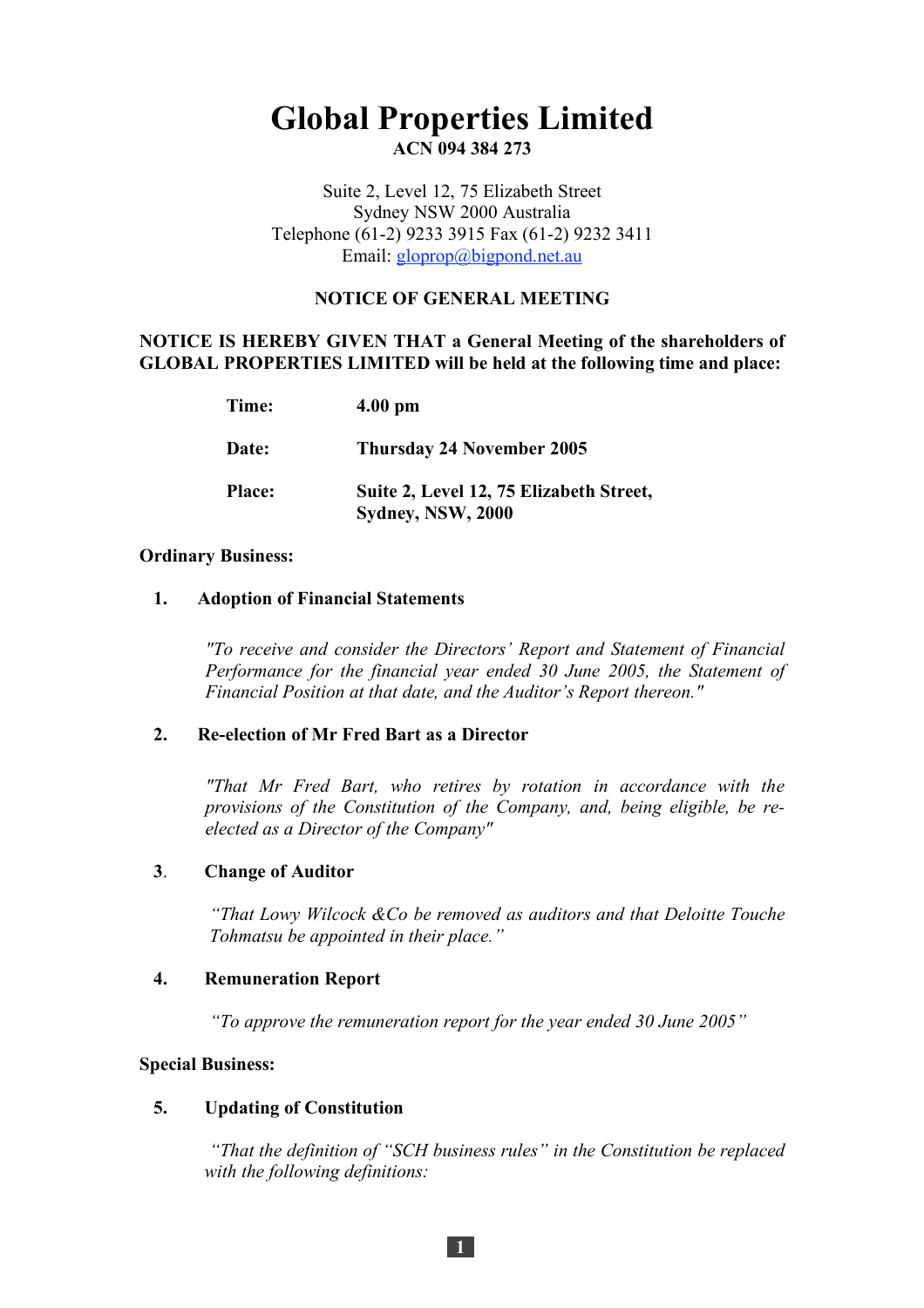*"ACH Clearing Rules means the operating rules of Australian Clearing House Pty Limited"*

*ASTC Settlement Rules means the operating rules of the ASX Settlement and Transfer Corporation"*

*All references to "SCH business rules" in the body of the Constitution be replaced with "ASTC Settlement Rules and/or ACH Clearing Rules whichever is appropriate"*

An explanation of the proposed resolution is set out in the Explanatory Memorandum accompanying this Notice of Meeting.

DATED: 11 October 2005

By order of the Board

 $J$ as

I A Dennis Company Secretary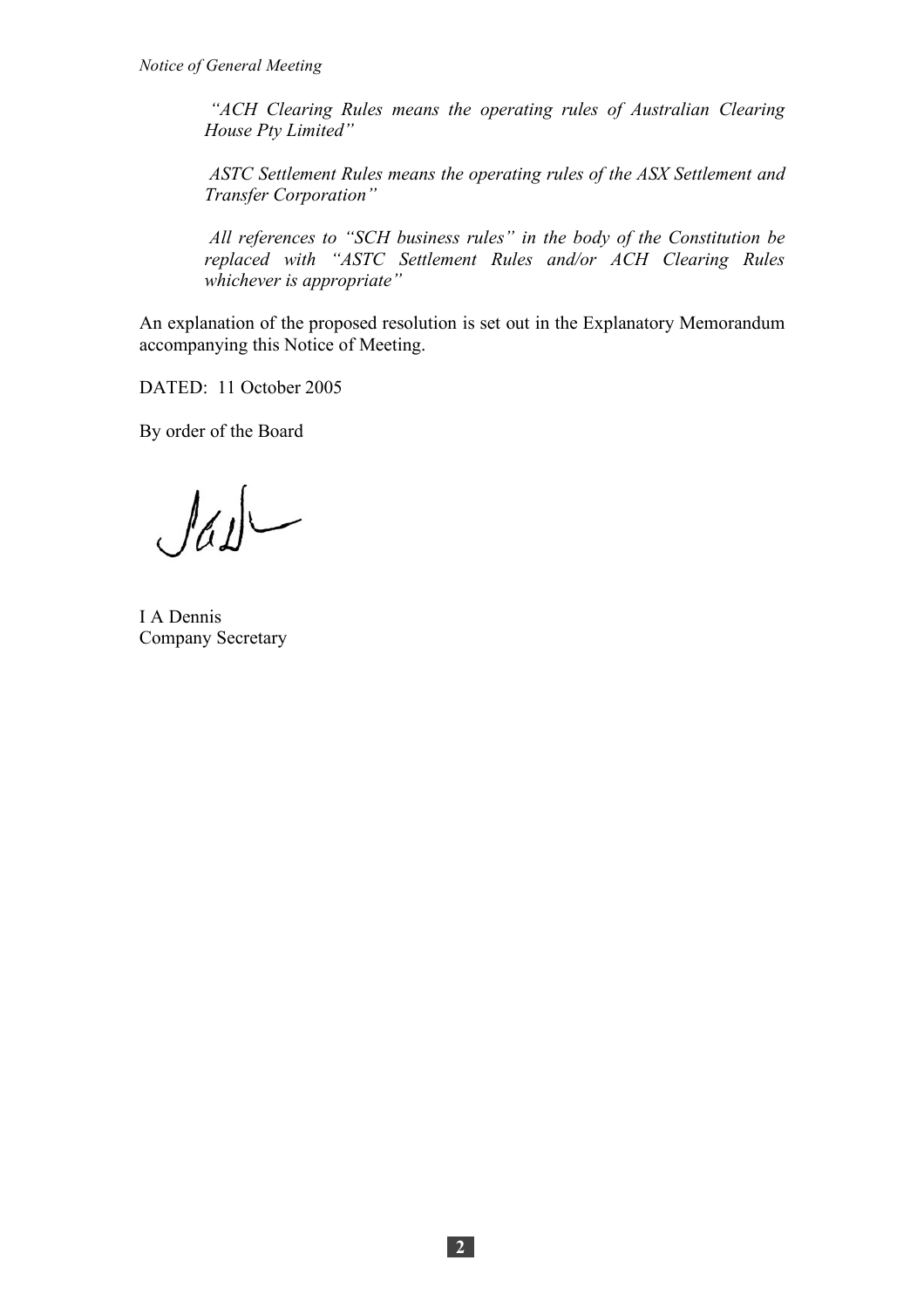#### **GLOBAL PROPERTIES LIMITED ACN 094 384 273**

#### **EXPLANATORY MEMORANDUM TO SHAREHOLDERS TO ACCOMPANY THE NOTICE OF GENERAL MEETING**

This Memorandum has been prepared for the information of shareholders of Global Properties Limited (referred to in this Memorandum as the "Company") in connection with the business to be conducted at the General Meeting of the members of the Company to be held on 24 November 2005.

#### 1. **Resolution 3 – Change of Auditors**

Shareholders are asked to consider a resolution to effect a change of the Company auditor from Lowy Wilcock & Co to Deloitte Touche Tohmatsu. Lowy Wilcock & Co have been the auditors of Global Properties Limited since incorporation. The Directors believe that it is more appropriate to appoint a larger international firm of auditors given the likely expansion of the Company.

#### **2. Resolution 4 – Remuneration Report**

The Annual Report for the year ended 30 June 2005 contains a Remuneration Report which sets out the remuneration policy of the Company and the remuneration arrangements in place with the Directors.

Under the new provisions of the Corporations Act 2001, the shareholder vote is advisory only and will not require the Company to alter any arrangements detailed in the Remuneration Report, should the resolution not be passed. Notwithstanding the legislative effect of this requirement, the Board has determined that it will take the outcome of the vote into consideration when considering the remuneration policy.

Shareholders should note that in the Prospectus dated 29 November 2004 that the annual non-executive Director's fee was \$10,000 per director and there is no proposal or plan to increase the non-executive Directors' current remuneration. The total aggregate amount which may be paid to nonexecutive Directors is currently \$100,000 per annum which allows for future non-executive Directors to be appointed to the Board.

#### **3. Resolution 5 – Updating of Constitution**

The SCH business rules were replaced with the ASTC Settlement Rules and ACH Clearing Rules on 11 March 2004 and accordingly the definitions in the Constitution of the Company need to be updated to reflect the current requirements of the Australian Stock Exchange.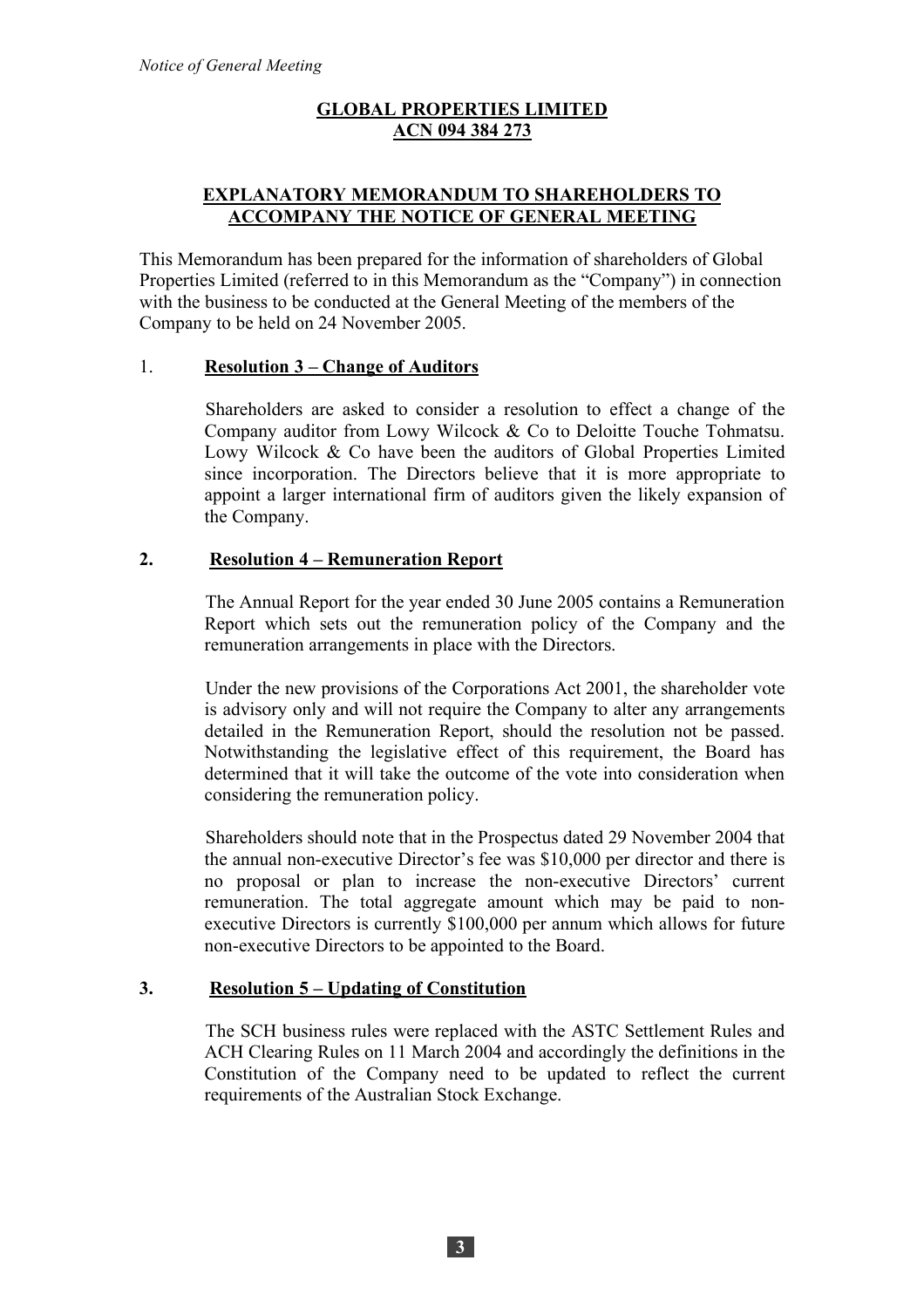*Notice of General Meeting*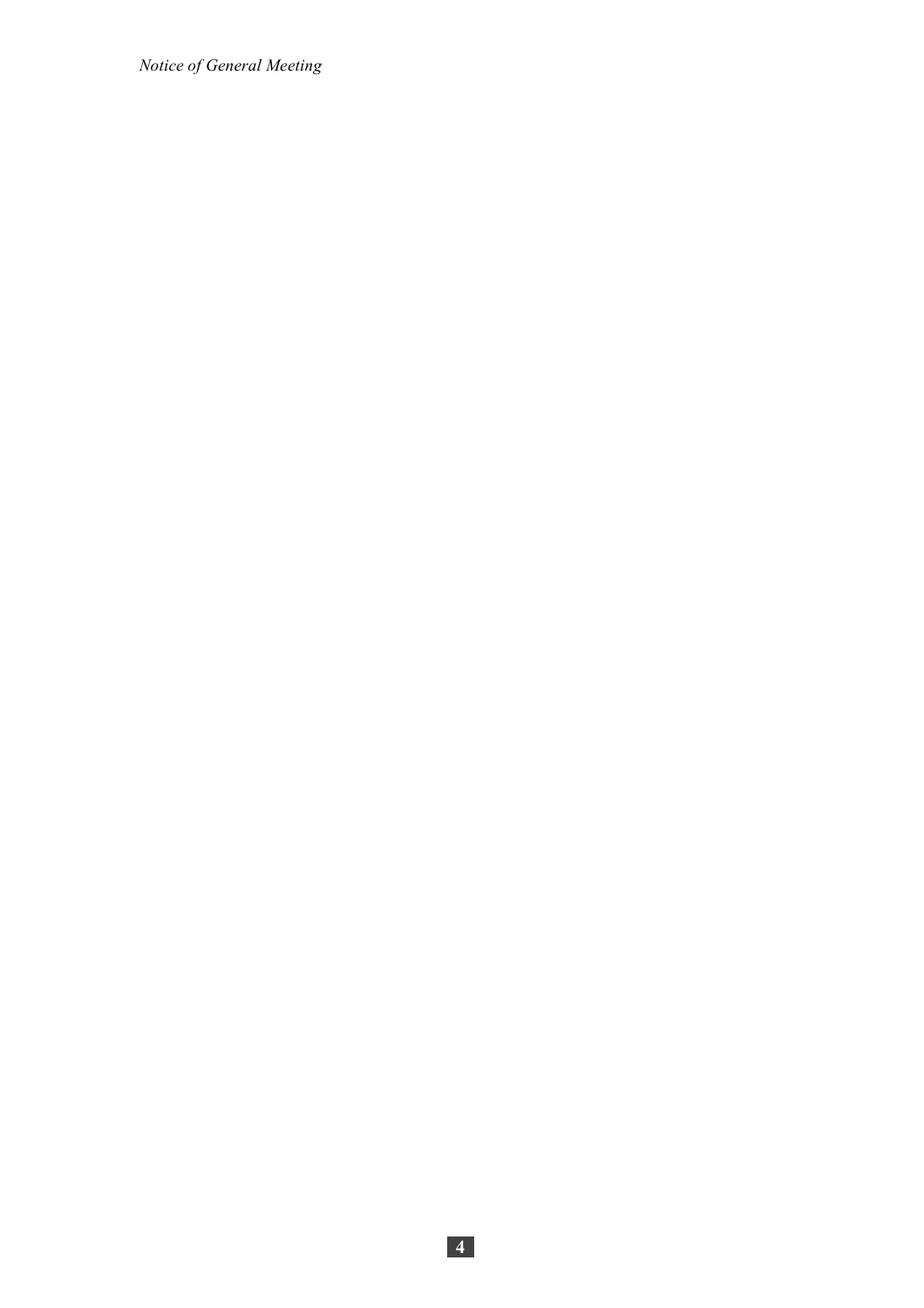#### **GLOBAL PROPERTIES LIMITED** ACN 094 384 273

#### PROXY FORM

| I/W                   |
|-----------------------|
| <b>BLOCK LETTERS)</b> |

of......................................................................................... ..............................................

being the holder of ............................. ordinary shares in Global Properties Limited hereby appoint:

| $\ast$<br>$A$ .                                                    |
|--------------------------------------------------------------------|
|                                                                    |
|                                                                    |
| of.                                                                |
|                                                                    |
| $\begin{array}{c c}\n\cdots \\ \hline\n\mathbf{R} & * \end{array}$ |
|                                                                    |
|                                                                    |
|                                                                    |
|                                                                    |
|                                                                    |
| to exercise% of my voting rights;                                  |
|                                                                    |
|                                                                    |
|                                                                    |
|                                                                    |
|                                                                    |
|                                                                    |
| to exercise% of my voting rights.                                  |
|                                                                    |

+ or failing him or her, the Chairman of the meeting as my proxy to vote and act for me and on my behalf at the GENERAL MEETING of Global Properties Limited to be held on 24 November 2005 and any adjournment thereof. The Chairman of the meeting intends to vote in favour of the resolution in relation to any undirected proxies.

#### **Direction to proxy**

Mark one of the three boxes for each resolution if you wish to direct the proxy how to vote. If no mark is made the proxy may vote on the resolution or abstain from voting as the proxy thinks fit. If you appoint two proxies and wish them to vote differently this should be specified.

If you do not wish to direct your proxy how to vote, please place a mark in the box.

By marking this box, you acknowledge that the Chairman may exercise your proxy even if he has an interest in the outcome of the resolution and votes cast by him other than as proxy holder will be disregarded because of that interest.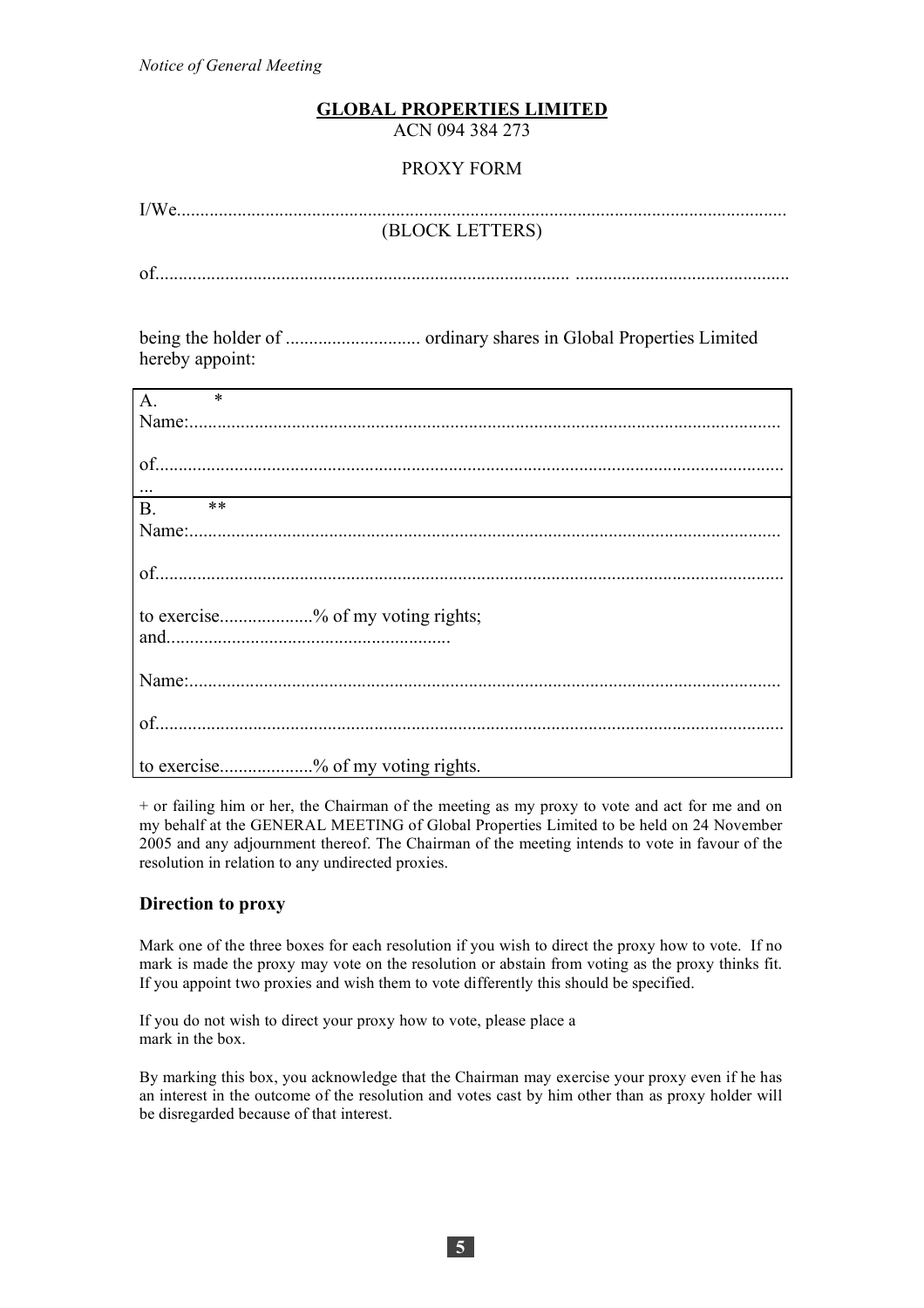| <b>Ordinary Resolutions</b><br>1. Adoption of Financial Statements |      | In favour of Against the Abstain<br>the resolution |  | resolution |  |  |
|--------------------------------------------------------------------|------|----------------------------------------------------|--|------------|--|--|
|                                                                    |      |                                                    |  |            |  |  |
| 2. Re-election of Mr Fred Bart as a Director                       |      |                                                    |  |            |  |  |
| 3. Change of Auditor                                               |      |                                                    |  |            |  |  |
| 4. Remuneration Report                                             |      |                                                    |  |            |  |  |
| <b>Special Business</b>                                            |      |                                                    |  |            |  |  |
| 5. Updating of definitions in the Constitution                     |      |                                                    |  |            |  |  |
|                                                                    |      |                                                    |  |            |  |  |
| Signed this<br>day of                                              | 2005 |                                                    |  |            |  |  |
|                                                                    |      |                                                    |  |            |  |  |
|                                                                    |      |                                                    |  |            |  |  |

Signature of Shareholder(s)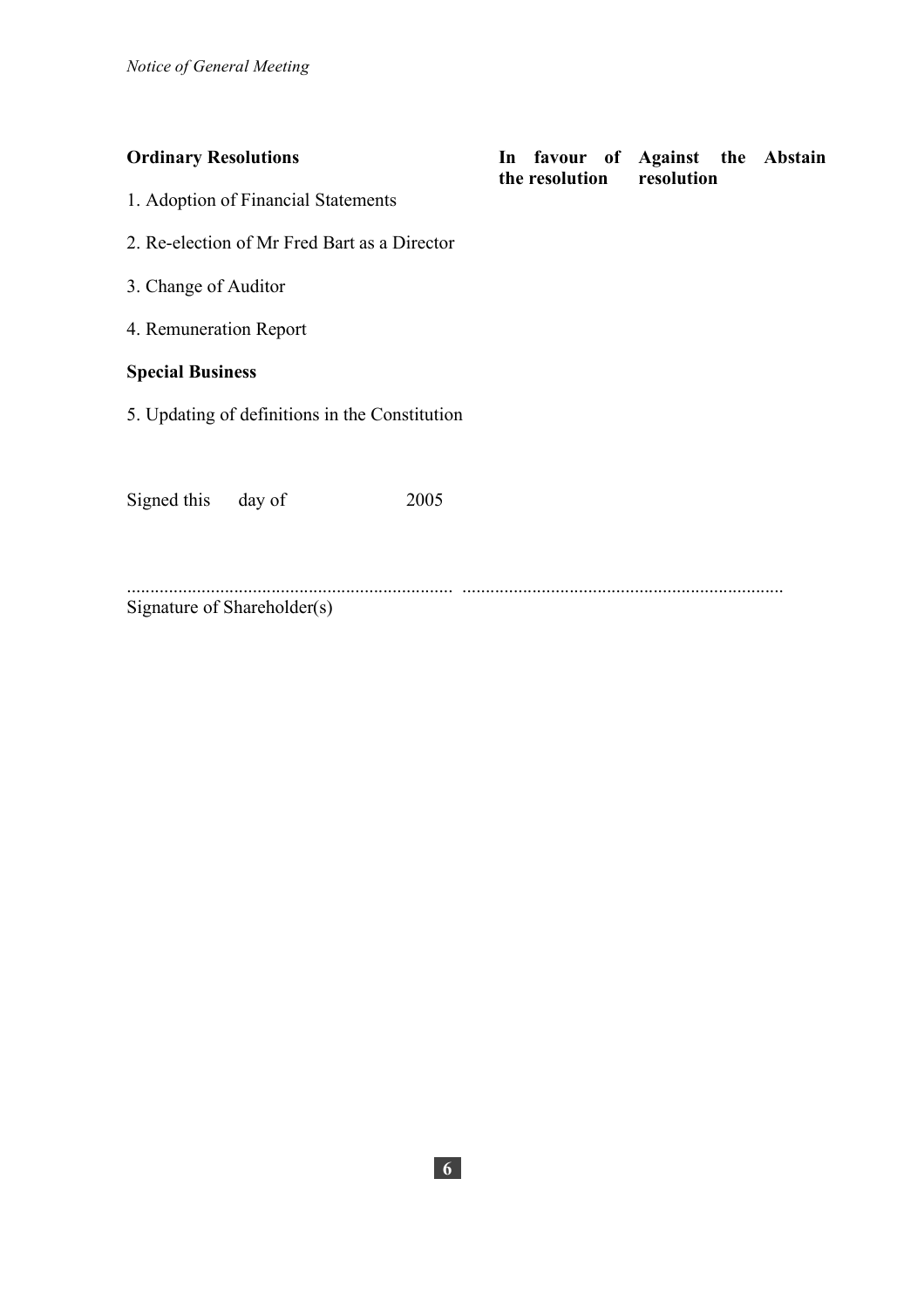#### **NOTES ON PROXY FORMS FOR THE ANNUAL GENERAL MEETING**

Notes on Completion of Proxy Forms

- \* Complete section A if you desire to appoint one proxy.<br>\*\* Complete section B if you desire to appoint two provise
- Complete section B if you desire to appoint two proxies.
- + Delete if the Chairman is not to be a proxy.

#### **Signing of the proxy form**

Each person registered as the holder of the above shares must sign the proxy form personally or by a duly appointed attorney or agent.

If a proxy is given by a corporation, a form of proxy must be executed under common seal of the corporation or under the hand of its attorney.

If a proxy is executed by an attorney of a member the attorney must declare that the attorney has no notice of revocation of the power of attorney and the relevant power of attorney if it has not already been noted by the company, must accompany the form of proxy.

#### **Entitlement to appoint proxies**

A member entitled to attend and vote at this meeting is entitled to appoint not more than two proxies who need not be members of the Company.

Where more than one proxy is appointed each proxy must be appointed to represent a specific proportion of the member's voting rights. A proxy need not be a member of the Company.

#### **Lodgement of Proxy Form**

Forms to appoint proxies must be lodged with the Company not later than 4.00 pm on 22 November 2005 at the Registered Office of Global Properties Limited at Suite 2, Level 12, 75 Elizabeth Street, Sydney, NSW 2000.

Proxies may also be faxed to the Registered Office of Global Properties Limited on (02) 9232 3411.

**7**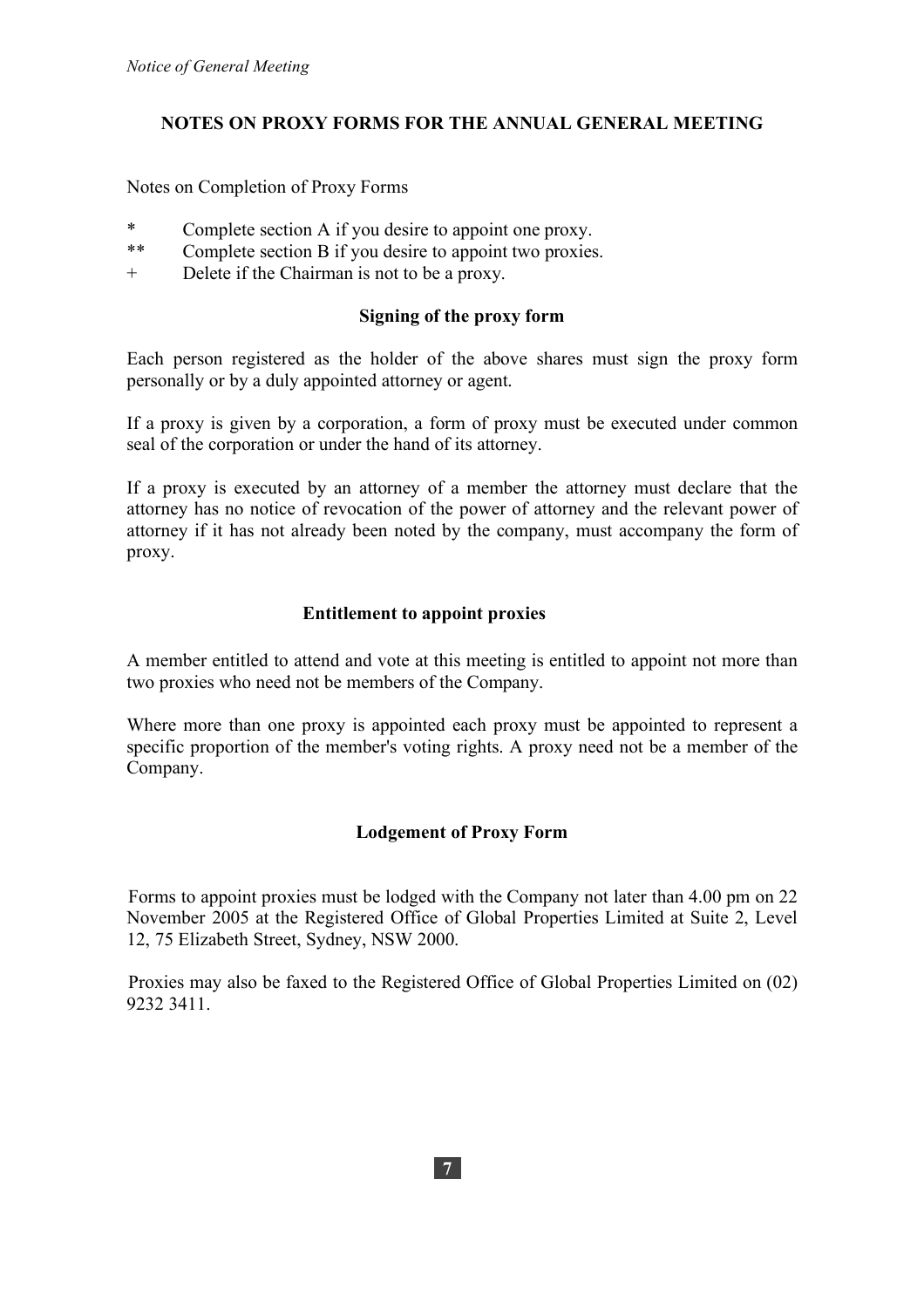#### **Point at which Voting Rights are Determined**

Regulation 7.11 of the Corporations Act permits the Company to specify a time, not more than 48 hours before the meeting, at which a "snap-shot" of members will be taken for the purposes of determining member entitlements to vote at the meeting.

The Company's Directors have passed a resolution to the effect that all shares of the Company that are quoted on the ASX at 22 November 2005 at 4.00 pm shall, for the purposes of determining voting entitlements at the General Meeting, be taken to be held by the persons registered as holding the shares at that time.

#### **Corporate Representative**

In order to vote on behalf of a company that is a member of the Company, a valid Appointment of Corporate Representative form must be either lodged with the Company prior to the General Meeting or be presented at the meeting before registering on the Attendee Register for the General Meeting. An Appointment of Corporate Representative form is enclosed if required.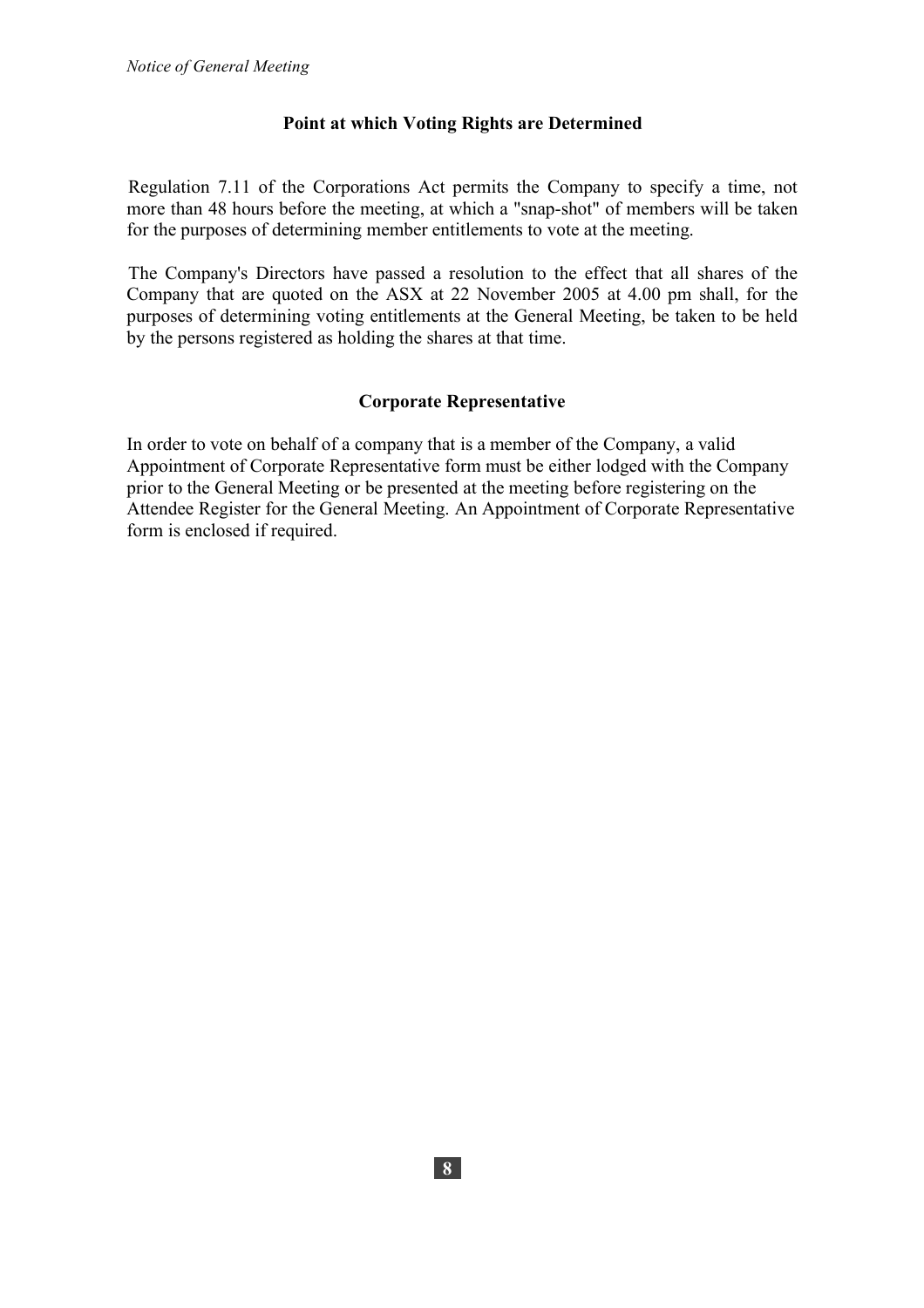### **Appointment of a Corporate Representative**

#### **Section 250D of the Corporations Act**

This is to certify that by a resolution of the Directors of:

……………………………………………………………………………(Company) *Insert name of Shareholder*

The Company has appointed:

………………………………………………………………………………………… *Insert name of Corporation Representative*

In accordance with the provisions of section 250D of the Corporations Act, to act as the body corporate representative of that company at the meeting of Global Properties Limited to be held on 24 November 2005 and at any adjournments of that meeting.

#### **DATED**

Executed by the Company (In accordance with its constituent documents)

| Signed by an authorised representative        | Signed by an authorised representative        |
|-----------------------------------------------|-----------------------------------------------|
| Name of authorised representative [print]     | Name of authorised representative [print]     |
| Position of authorised representative [print] | Position of authorised representative [print] |

#### INSTRUCTIONS FOR COMPLETION

Under Australian law, an appointment of a body corporate representative will only be valid if the Certificate of Appointment is completed precisely and accurately.

Please follow the instructions below to complete the Certificate of Appointment:

- 1. Execute the Certificate following the procedure required by your Constitution or other constituent documents.
- 2. Print the mane and position (eg director) of each company officer who signs this Certificate on behalf of the company.
- 3. Insert the date of execution where indicated.

Send or deliver the certificate to the Registered Office of Global Properties Limited at Suite 2, Level 12, 75 Elizabeth Street Sydney, or faxed to the Registered Office on (02) 9232 3411.

**9**